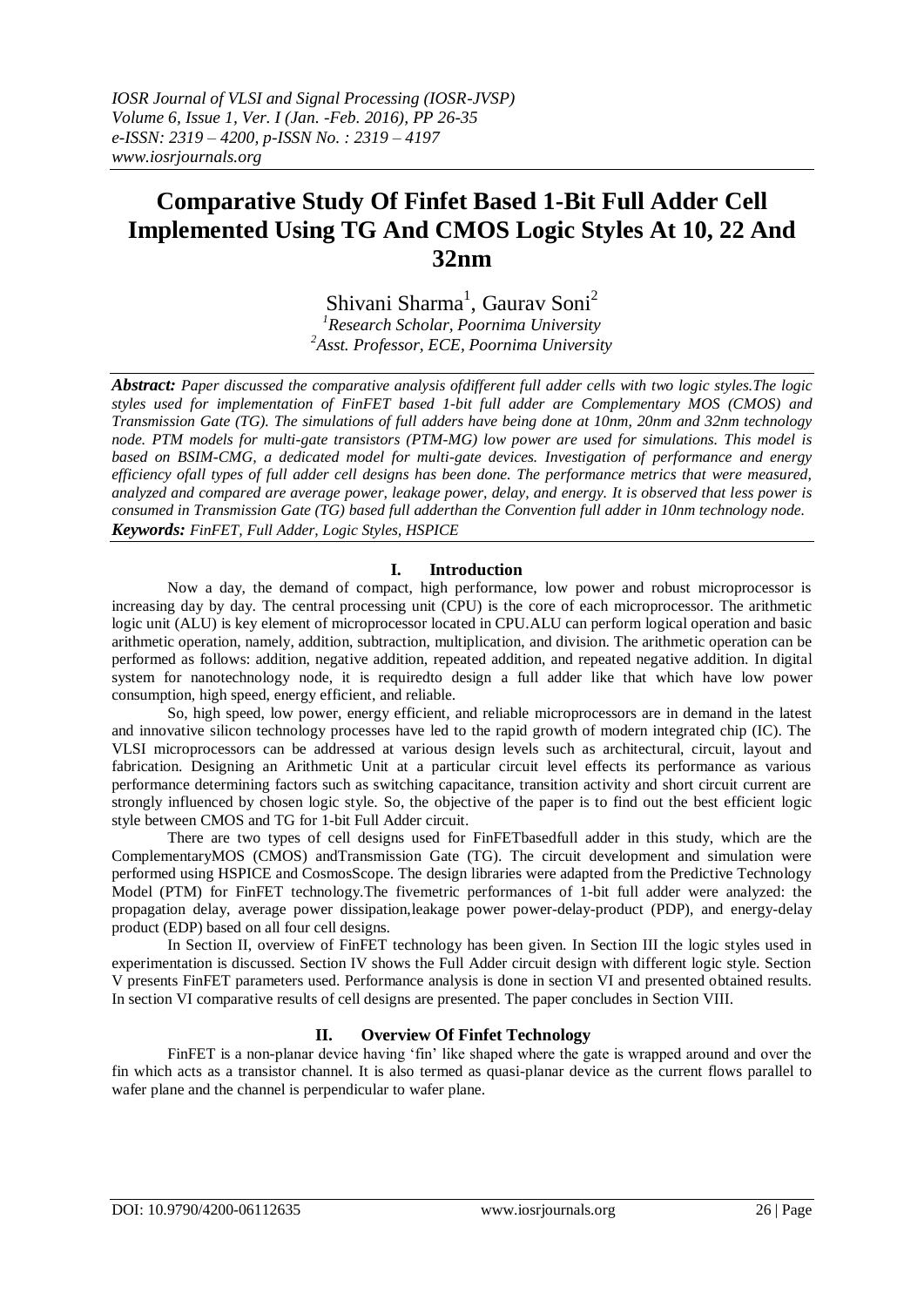

**Fig.1: Structure of FinFET**

Basically, FinFET was designed to be constructed on silicon-on-insulator (SOI) wafers. But the recent research has made it possible for FinFETs to work on bulk silicon wafers and improve the performance of certain parameters.

Effective channel length Leff = Lgate +  $2 \times$ Lext (1)

Effective channel width  $W = Tfin + 2 \times Hfin (2)$ 

Where Hfin and Tfin the fin height and thickness respectively, Lgate is length of the gate, Lext is extended source or drain region as explained in Fig.1. Fin width(Tfin) plays a major role for controlling the short channel effect effectively. Therefore Tfin ~ Lgate/2 is followed.

In a FinFET structure, an ultra-thin Si fin forms a conducting channel wherein the electrons flow from source to drain. This conducting channel is wrapped by gate where the input voltages are supplied. Hence controlling the flow of electrons even in off state preventing the leakage of current. Sometimes there is an increase in the amount of charge carriers and the rate at which it flows, resulting in the breakdown of the conducting channel formed by single fin. This blocks the flow of electrons from source to drain which ceases the current flow.The number of fins is increased in multi-gate field-effect transistors (MuGFET) which are constructed parallel to each other improving short channel effect. As the number of fins increases, the amount of charge carriers flowing from higher potential to lower potential also increases. Therefore, the rate at which the carriers flow is faster increasing the switching speed. The main advantage of multiple fins is better gate control over the conducting channel. Due to this, there is a reduction in current leakage. This attains high onstate drive current. FinFETs have various logic design stylesdesigning of different FinFETs; one circuit can be configured in one of the subsequent modes:

- **Shorted-gate (SG) mode**, in this mode both gate are shorted and we get improved drive strength and have better control over the channel length
- **Independent-gate (IG) mode**, in which independent signals drive the two device gates, this may reduce the number of transistors in the circuit.
- **Low-power (LP) mode**, in which we are applying a low voltage to n-type FinFET and high voltage to ptype FinFET. This varies the threshold voltage of the devices which reduces the leakage power dissipation at the cost of increased delay.
- **Hybrid IG/LP-mode** is a combination of LP and IG modes.

## **III. Logic Style**

Logic style of a circuit influences its speed, power dissipation, size and wiring complexity. The circuit delay depends upon the number of transistors in series, transistor sizes and wiring capacitances. Robustness with respect to voltage and transistor scaling as well as varying process, working conditions and compatibility with surrounding circuitries are important aspects influenced by implemented logic style.

## **1.) Complementary MOS Logic Style (CMOS)**

Complementary MOS logic style is a combination of two networks; the Pull up Network (PUN) and the Pull down Network (PDN). The Pull up Network consists of PMOS transistors and Pull down Network consists of NMOS devices. The function of Pull up Network is to provide connection between gate output and Vdd, anytime the output of the gate is meant to be high. Similarly, function of Pull down Network is to provide connection between gate output and GND anytime the output of the gate is meant to be low. The Pull up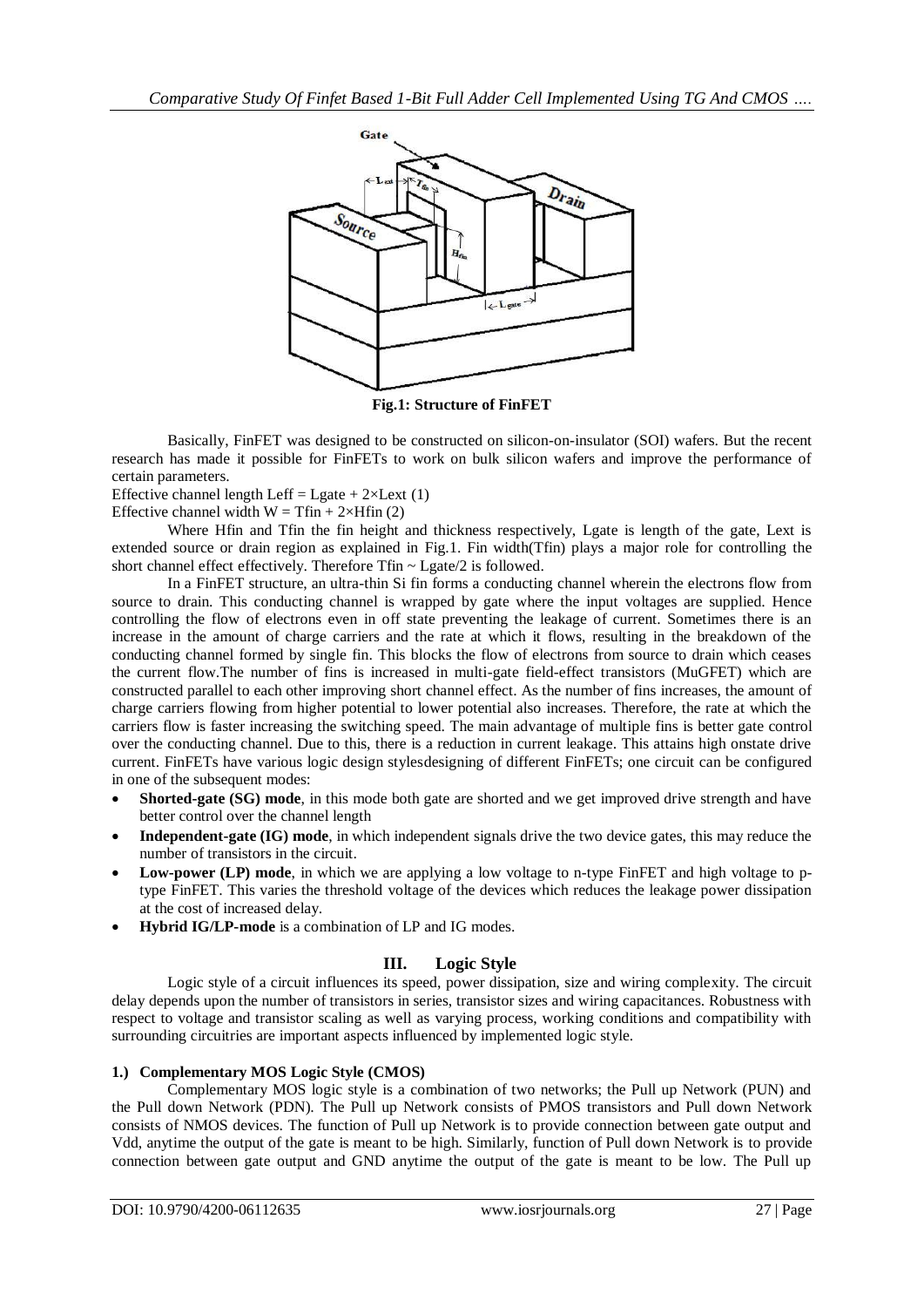Network and Pull down Network are mutually exclusive to each other. The noise margin and propagation delay depends on the input patterns.

## **2.) Transmission Gate(TG)**

It consists of n-channel transistor as well as p-channel transistor with separate gate connections and common source and drain connections. The control signal is applied to gate of n-channel transistor and its complement is applied to the gate of p-channel transistor. By combining the characteristics of p-channel transistor as well as n-channel transistor, it is able to pass logic ‗1' and logic ‗0' efficiently without any distortion.

## **IV. Full Adder Circuit Design**

Addition is the most basic arithmetic operation and usually used in any digital electronic devices and arithmetic logic unit (ALU) to add any value of numbers. The commonly used adder cell is full adder where three inputs i.e. A, B and CIN will be added together to calculate the output of Sum and  $C<sub>OUT</sub>$ . The expression for Sum and  $C<sub>OUT</sub>$  is given by:

$$
Sum = A \oplus B \oplus Cin
$$

$$
C_{out} = A \cdot B + Cin \cdot (A \oplus B)
$$

Where above Equations are generated from the truth table of 1-bit full adder as shown in Table 1

| <b>INPUTS</b> |   |              | <b>OUTPUTS</b> |             |  |
|---------------|---|--------------|----------------|-------------|--|
| Α             | в | $\mathbf{C}$ | <b>SUM</b>     | <b>COUT</b> |  |
|               |   |              |                |             |  |
| ∩             |   |              |                |             |  |
| ∩             |   |              |                |             |  |
|               |   |              |                |             |  |
|               |   |              |                |             |  |
|               |   |              |                |             |  |
|               |   |              |                |             |  |
|               |   |              |                |             |  |

## **Table 1: Truth Table of 1-bit full adder**

## **1.) 1-Bit Complementary MOS (CMOS) Full Adder**

The CMOS full adder has 28 transistors in the design and it is the simplest implementation based on above equations. The circuit of CMOS 1-bit full adder is as shown in Fig2. This design has its advantages and disadvantages. The advantages include high noise margin is very reliable to low voltage. However, high number of transistors may results in large power consumption, high input loads and requires larger Silicon area in a wafer. It also stated that this design may introduces more delay because Sum is generated from Cout as input as can be observed from Fig.2.

## **2.) 1-Bit Transmission Gate (TG) Full Adder:**

Transmission gates full adder consists of 20 transistors which made up of transmission gates, PMOS and NMOS transistors as illustrated in Fig.3. Transmission gates are used in the design because it has high speed operation and low power dissipation. The TG full adder circuit is simpler than CMOS with balanced generation of Sum and Cout output signals besides less transistor count, less intermediate nodes and lower input loading. In contrast, compared to CMOS full adder, TG full adder has higher power dissipation. It is also said that if TG full adder is cascaded in series, the propagation delay also may increases excessively.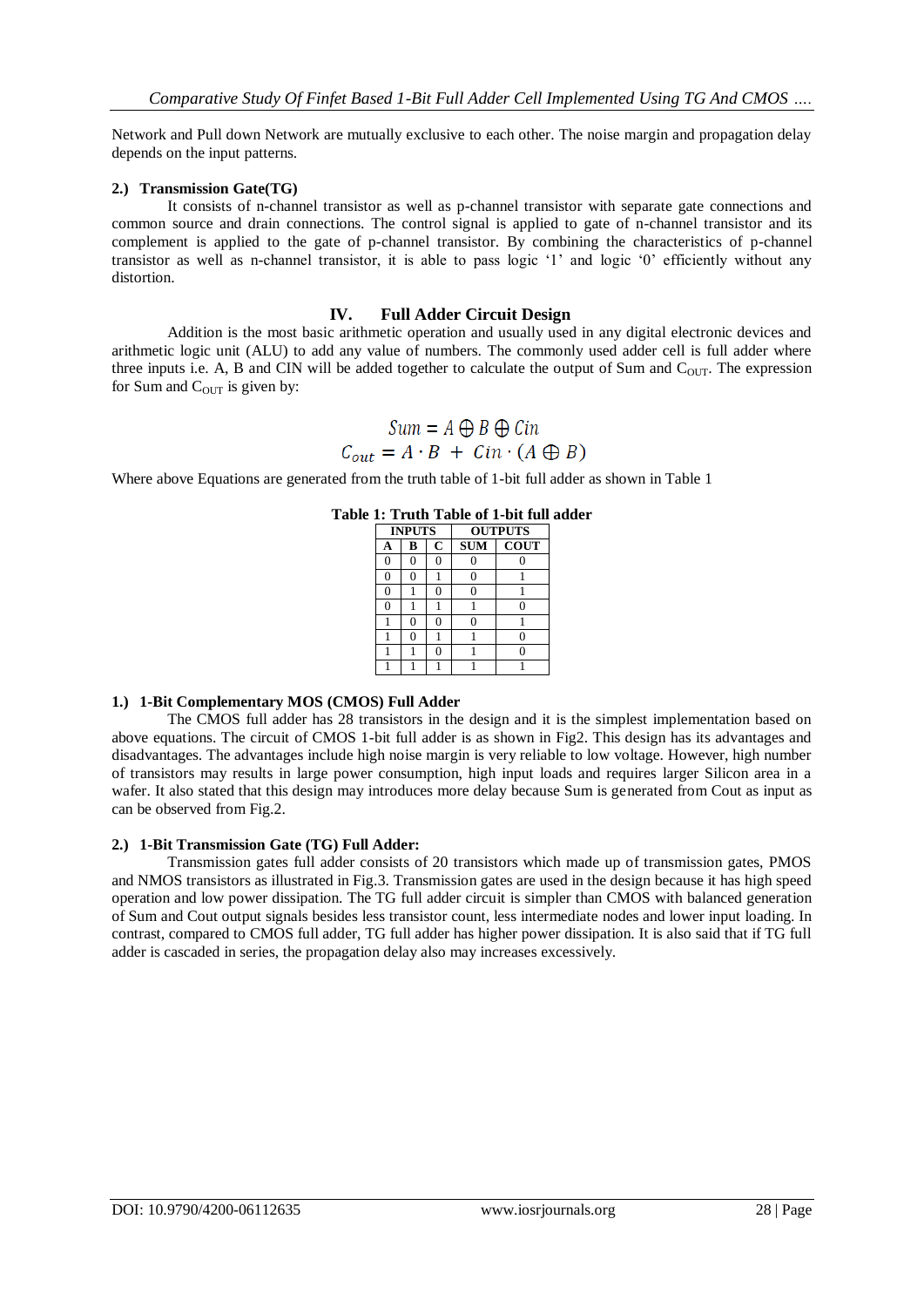



## **V. Parameters Used In Experimenation**

In this section, parameters used in experimentation are presented. The FinFET based 1-bit Full Adder circuits in different logic styles have been simulated using HSPICE tool. The technology generation that is used to realize the circuits' are10nm, 20nm and 32nm. The models used for simulation are derived from the PTM website. The parameters of the devices that are used in FinFET based full Adder for simulation in 10nm; 20nm and 32nm are shown in Table-2 and Table-3. These parameters were extracted from ITRS and IEEE Papers.

|  |  |  | Table 2: Parameters used in experimentation of Full Adder Circuit in 32nm |  |  |  |  |  |  |  |  |
|--|--|--|---------------------------------------------------------------------------|--|--|--|--|--|--|--|--|
|--|--|--|---------------------------------------------------------------------------|--|--|--|--|--|--|--|--|

| <b>Parameters</b>                             | Value    |
|-----------------------------------------------|----------|
| Technology node                               | 32nm     |
| Supply Voltage (Vdd)                          | 7ν       |
| Capacitance                                   | 14.5332f |
| Threshold Voltage of front and back gate NMOS | 0.29v    |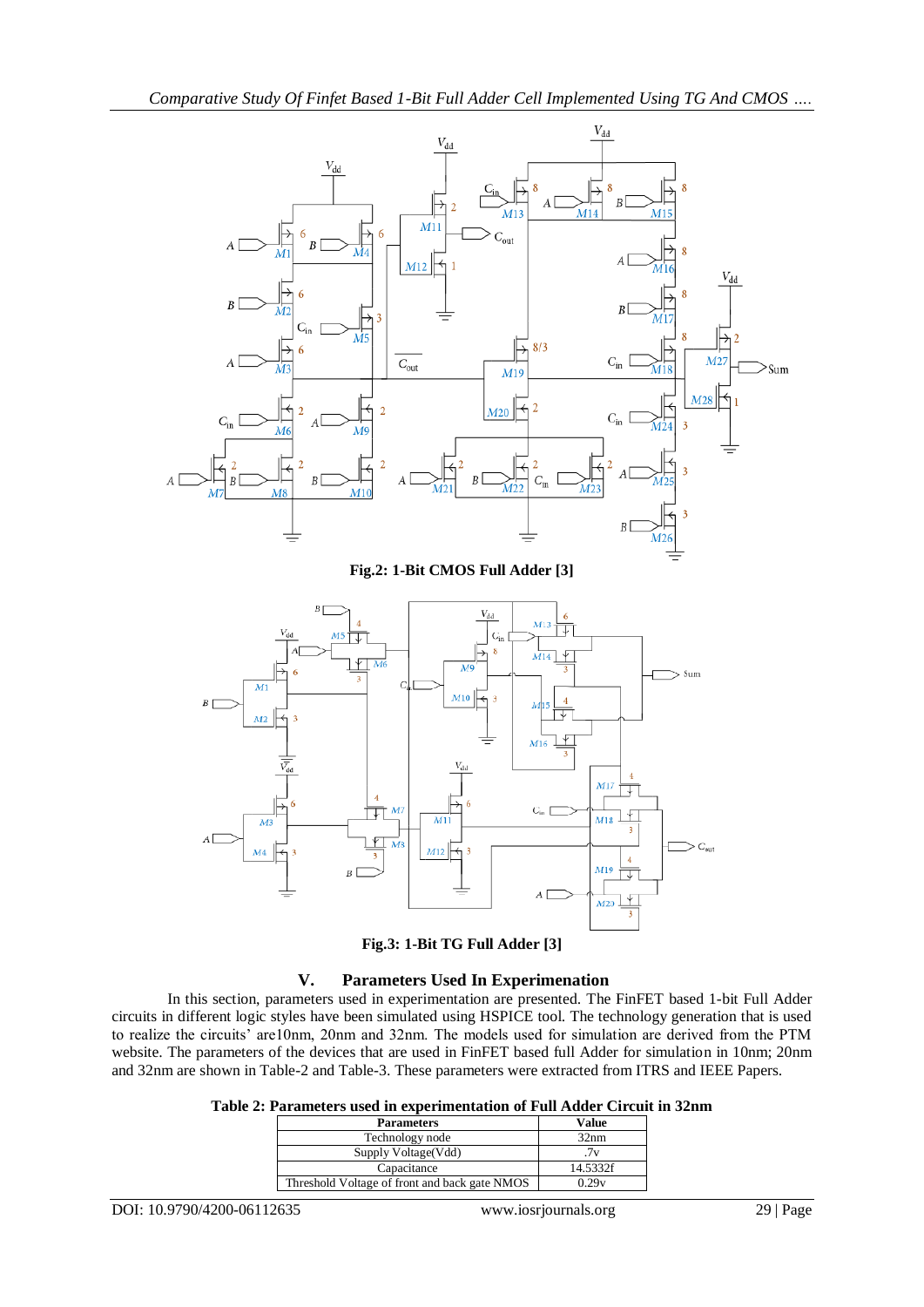| Threshold Voltage of front and back gate PMOS | $-0.25v$               |
|-----------------------------------------------|------------------------|
| Width and length of NMOS                      | wdg=80n $ldg=32n$      |
| Width and length of PMOS                      | wdg=1u $\text{lg}=32n$ |

**Table 3: Parameters used in experimentation of Full Adder Circuit in 20nm and 10nm**

| <b>Parameters</b>                                |          | Value            |
|--------------------------------------------------|----------|------------------|
| Technology node                                  | 20nm     | 10nm             |
| Supply Voltage(Vdd)                              | .7v      | .7v              |
| Capacitance                                      | 14.5332f | 14.5332f         |
| $\overline{\text{Fin}}$ Width $(T_{\text{FIN}})$ | 15n      | 9n               |
| Fin Length $(L_{\varphi})$                       | 24n      | 14n              |
| Fin Height $(H_{\text{FIN}})$                    | 28n      | 2.1 <sub>n</sub> |
| Number of $Fin(N_{FIN})$                         |          |                  |

## **VI. Experimentation And Results**

The performance metrics of the full Adder measured are power, delay and energy. The simulation analysis is done over HSPICE and waveforms are observed on CosmosScope. The simulation analysis is carried out with three inputs (A, B, C) and two outputs (Sum and Carry) of full Adder. The simulation waveform of power, delay and energy of FinFET based circuits is discussed.

## **1. Performance Analysis of 1-bit Full Adder at 32nm technology node using CMOS and TG logic styles:**

The experimentation done under the parameter of VDD = .7v. The threshold voltage of front and back gate for nmos is 0.29v and 0.29v respectively and threshold voltage of front and back gate for pmos is -0.25v and -0.25v respectively for 32nm. The width and length of nmos is wdg=80n ldg=32n and for pmos are wdg=1u ldg=32n respectively. Table 4 shows performance parameter of FinFET based 1-bit CMOS and TG Full adder at 32nm.Fig.4 and Fig.5 shows Input and Output signal of FINFET based 1-bit CMOS and TG Full-Adder Circuit at 32nm respectively. Similar waveforms were obtained for 20nm and 10nm technology nodes.

| Table 4: Performance parameter of FinFET based 1-bit CMOS and TG Full adder at 32nm |  |
|-------------------------------------------------------------------------------------|--|
|-------------------------------------------------------------------------------------|--|

| Parameter                   | <b>CMOS</b>                         | TG                       |
|-----------------------------|-------------------------------------|--------------------------|
| <b>Average Power(watts)</b> | $3.2759x 10^{-7}$                   | 3.8245 x $10^{-7}$       |
| Delay(sec)                  | $4.0000 \times 10^{-6}$             | $3.2000 \times 10^{-6}$  |
| Energy(joule)               | $6.5\overline{525 \times 10^{-12}}$ | $5.8212 \times 10^{-12}$ |
| <b>Leakage Power(watts)</b> | $6.5525 \times 10^{-4}$             | $5.8212 \times 10^{-4}$  |
| Leakage Current(amp)        | $9.3608 \times 10^{-4}$             | $8.3160 \times 10^{-4}$  |
| EDP(joule)                  | $2.6535 \times 10^{-17}$            | $3.4420 \times 10^{-12}$ |
| PDP(joule)                  | $2.9483 \times 10^{-12}$            | $3.9780 \times 10^{-17}$ |



**Fig.4: Input and Output signal of FinFET based 1-bit CMOS Full-Adder Circuit at 32nm**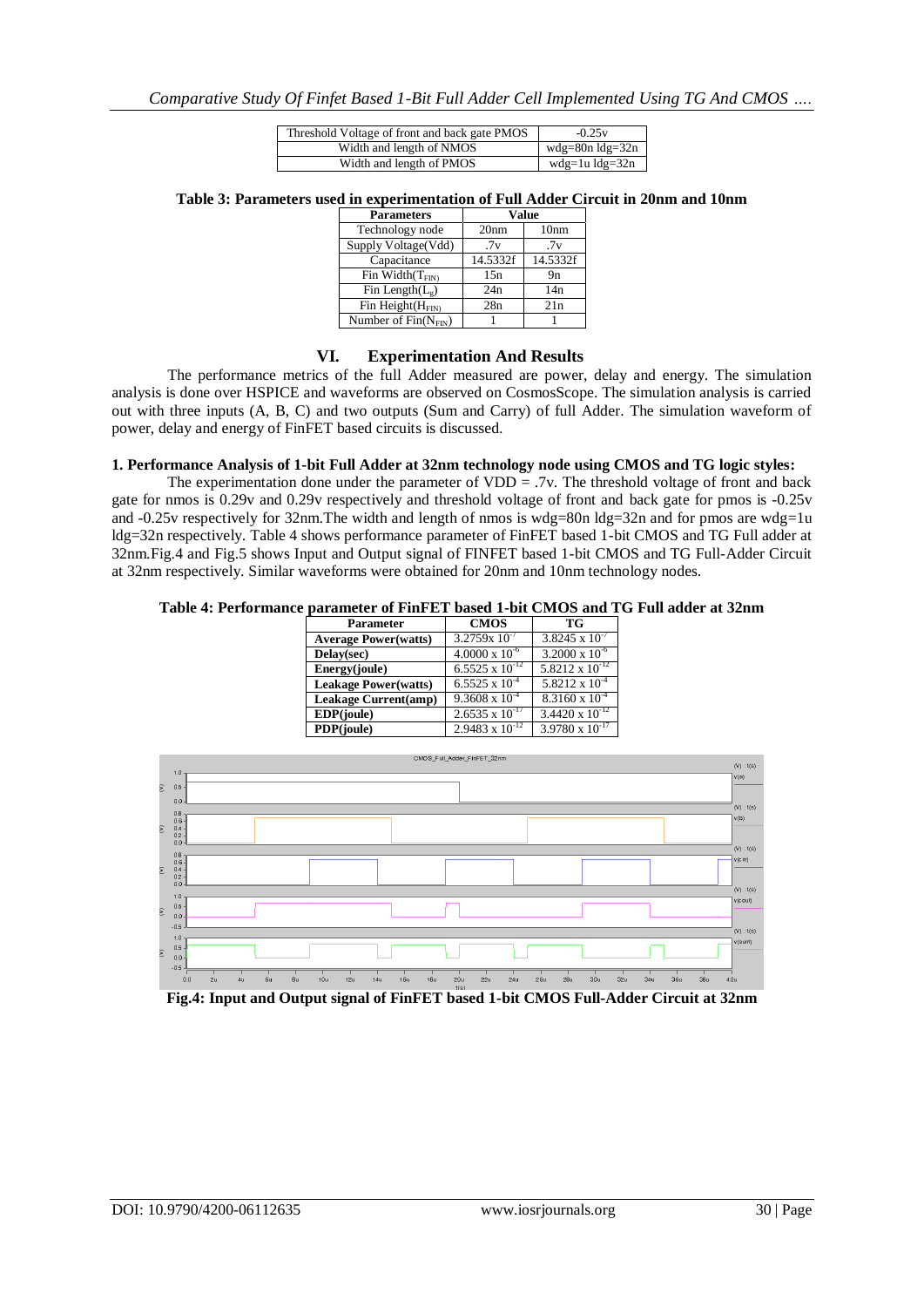

**Fig.5: Input and Output signal of FINFET based 1-bit TG Full-Adder Circuit at 32nm**

## **2. Performance of 1-bit Full Adder at 20nm technology node using CMOS and TG logic styles**

The experimentation done under the parameter of VDD =  $.7v$ . Nodes in the model target Ioff=0.1 nA/um where effective width (Weff) =2\*fin\_height+fin\_width. \* vdd. Height of the Fin (HFIN) is 28nm, thickness of the Fin (TFIN) is 15nm and Gate Length (lg) is 24n.Table5 shows performance parameter of FinFET based 1-bit CMOS and TG Full adder at 20nm.

|                             | and TV Fun addel at 2011. |                          |
|-----------------------------|---------------------------|--------------------------|
| <b>Parameter</b>            | <b>CMOS</b>               | TG                       |
| <b>Average Power(watts)</b> | $6.7950 \times 10^{-8}$   | $1.2566 \times 10^{-7}$  |
| Delay(sec)                  | $1.4983 \times 10^{-7}$   | $1.4112 \times 10^{-7}$  |
| Energy(joule)               | $1.3591x10^{-12}$         | $1.6920x10^{-12}$        |
| <b>Leakage Power(watts)</b> | $1.3591x10^{-4}$          | $1.6920x10^{-4}$         |
| <b>Leakage Current(amp)</b> | $1.9416x\ 10^{-4}$        | $2.4172 \times 10^{-4}$  |
| EDP(joule)                  | $1.5253x 10^{-17}$        | $1.8838 \times 10^{-12}$ |
| PDP(joule)                  | $2.824 \times 10^{-12}$   | $2.824 \times 10^{-17}$  |

| Table 5: Performance parameter of FinFET based 1-bit CMOS |
|-----------------------------------------------------------|
| and TG Full adder at 20nm                                 |

## **3. Performance of 1-bit Full Adder at 10nm technology node using CMOS and TG logic styles:**

The experimentation done under the parameter of VDD  $=$  .7v. Nodes in the model target Ioff=0.1 nA/um where effective width (Weff) =2\*fin\_height+fin\_width. \* vdd. Height of the Fin (HFIN) is 21nm, thickness of the Fin (TFIN) is 9nm and Gate Length (lg) is 14n. Table6 shows performance parameter of FinFET based 1-bit CMOS and TG Full adder at 10nm.

| Table 6: Performance parameter of FinFET based 1-bit CMOS and TG Full adder at 10nm |  |  |
|-------------------------------------------------------------------------------------|--|--|
|                                                                                     |  |  |

| <b>Parameter</b>            | <b>CMOS</b>              | TG                       |
|-----------------------------|--------------------------|--------------------------|
| <b>Average Power(watts)</b> | $1.1085 \times 10^{-9}$  | $1.5395 \times 10^{-9}$  |
| Delay(sec)                  | $1.4972 \times 10^{-8}$  | $1.4983 \times 10^{-8}$  |
| Energy(joule)               | $7.2275 \times 10^{-15}$ | $1.2772 \times 10^{-14}$ |
| <b>Leakage Power(watts)</b> | $7.2275 \times 10^{-7}$  | $1.2772 \times 10^{-6}$  |
| Leakage Current(amp)        | $1.0325 \times 10^{-6}$  | $1.8246 \times 10^{-6}$  |
| EDP(joule)                  | $2.4580x 10^{-19}$       | $2.3067 \times 10^{-14}$ |
| PDP(joule)                  | $1.6597x 10^{-14}$       | $3.4561 \times 10^{-19}$ |

## **VII. Comparison Analysis Of Performance Metric**

In this section, performance of average power dissipation, delay, leakage power, power delay product and energy delay product metric is analyzed. This metric is measured in CMOS and TG based 1-bit full adder for 10nm, 20nm and 32nm technology node. Each of the cell designs is implemented to determine the optimal tradeoff between delay-energy-power in 10nm, 20nm and 32nm in modern digital systems.

## **1. Comparative Analysis of Average Power Dissipation**

The average Power in CMOS and TG Full Adder at 10nm, 20nm and 32nm is tabulated in Table8and the graph is plotted in Fig.6.

## **Table 8: Comparative Analysis of Average Power of CMOS ad TG Full Adder at 10nm, 20nm and 32nm**

| <b>Full Adder Circuit</b> | <b>Technology Node</b>  |                         |                         |
|---------------------------|-------------------------|-------------------------|-------------------------|
|                           | 32nm                    | 20 <sub>nm</sub>        | 10nm                    |
| <b>CMOS</b>               | $3.2759x10^{-7}$        | $6.7950 \times 10^{-8}$ | $1.1085 \times 10^{-9}$ |
| TG                        | $3.8245 \times 10^{-7}$ | $1.2566 \times 10^{-7}$ | $1.5395 \times 10^{-9}$ |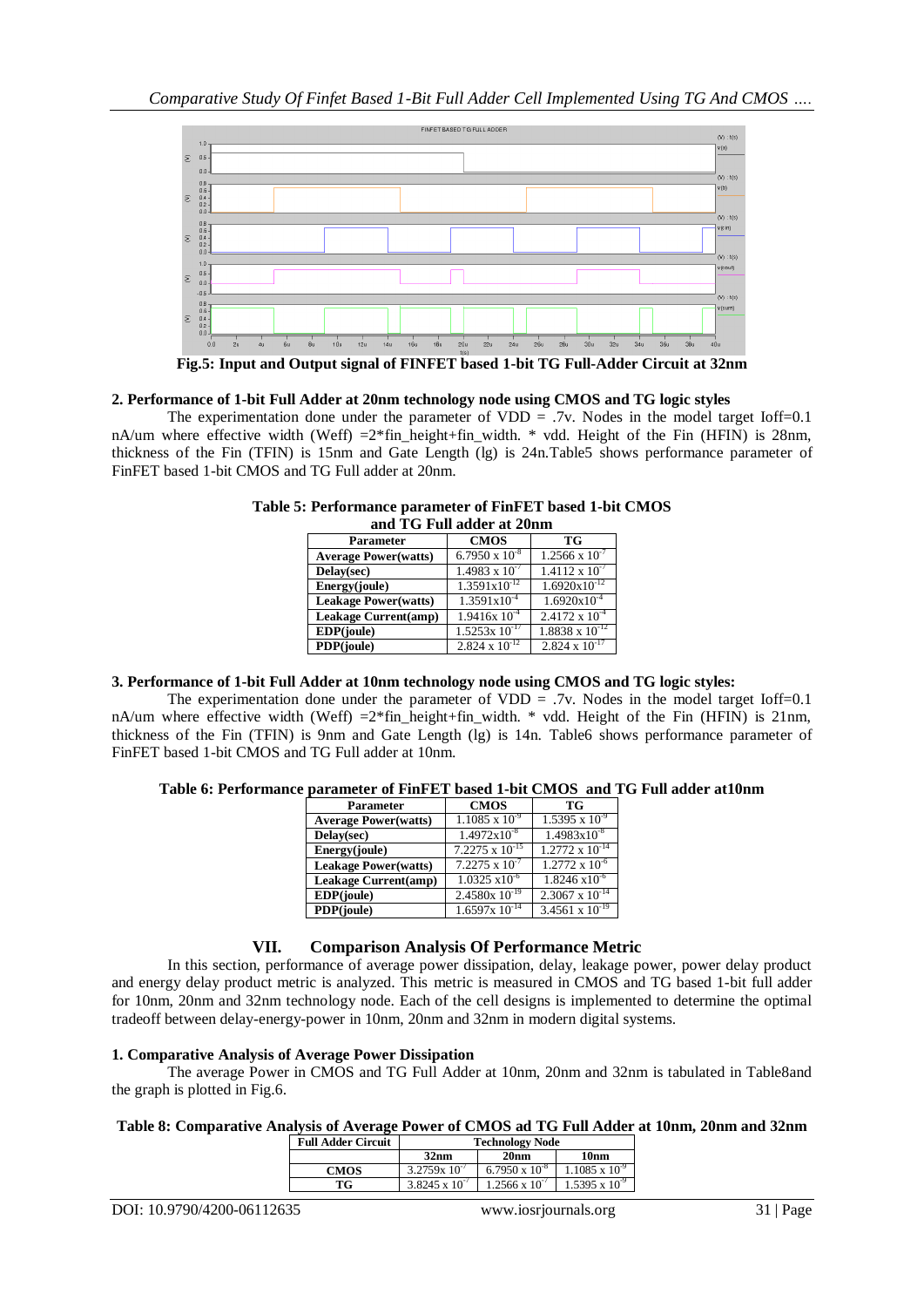

**Fig.6: Comparative Analysis of Average Power of CMOS andTG Full Adder at 10nm, 20nm and 32nm**

The TG Full Adder provides 14.3% reduced power dissipation in comparison with CMOS full adderfor 32nm. The TG Full Adder provides 46.4% reduced power dissipation in comparison with CMOS full adder for 20nm. The TG Full Adder provides 26.6% reduced power dissipation in comparison with CMOS full adder for 10nm. Hence, The TG Full Adder gives reduced power dissipation in among all cell designs of full-adder .The average power dissipation for 10nm reduced greatly compared to 20nm and 32nm, which can be seen in Fig.6.

## **2. Comparative Analysis of Delay**

The delay in CMOS and TG Full Adder at 10nm, 20nm and 32nm is tabulated in Table9 and the graph is plotted in Fig.7.





**Fig.7: Comparative Analysis of Delay of CMOS and TG Full Adder at 10nm, 20nm and 32nm**

The TG Full Adder provides 25% delay in comparison with CMOS full adder for 32nm. The TG Full Adder provides 33.3% approximately equal delay with CMOS full adder for 20nm. The TG Full Adder provides 41.6% approximately equal delay with CMOS full adder for 10nm. Hence, The TG Full Adder gives reduced delay in among all cell designs of full-adder. The delay for 10nm reduced greatly compared to 20nm and 32nm, which can be seen in Fig.7.

## **3. Comparative Analysis of Leakage Power**

The leakage power in CMOS and TG Full Adder at 10nm, 20nm and 32nm is tabulated in Table10 and the graph is plotted in Fig.8.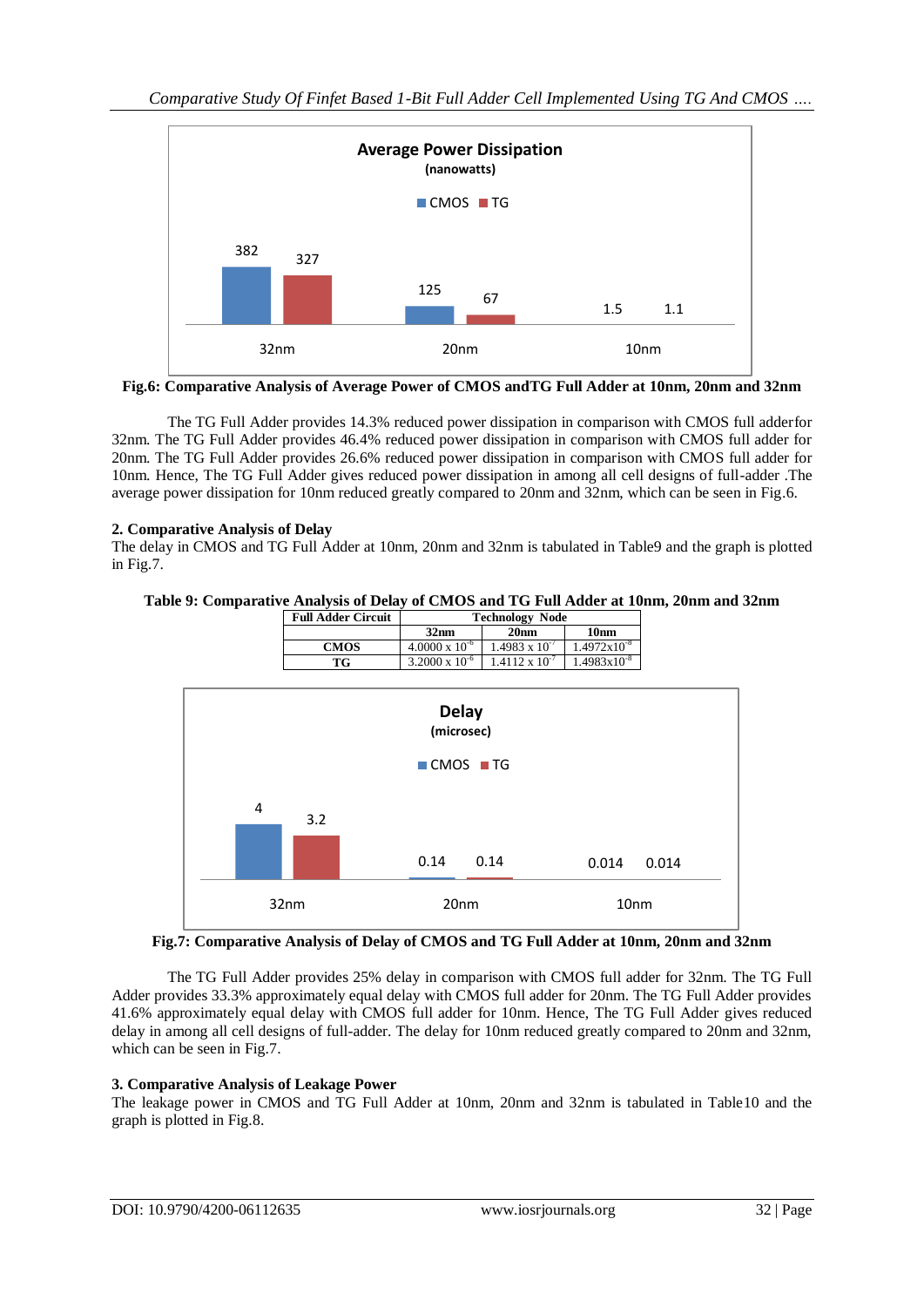

**Table 8: Comparative Analysis of Leakage Power of CMOS and TG Full Adder at 10nm, 20nm and 32nm Full Adder Circuit Technology Node**

**Fig.8: Comparative Analysis of Delay of CMOS and TG Full Adder at 10nm, 20nm and 32nm**

The TG Full Adder provides 11.1% reduced leakage power in comparison with CMOS full for 32nm. The CMOS Full Adder provides 47.4% reduced leakage power TG full adder respectively for 20nm. The TG Full Adder provides 82.4% reduced leakage power in comparison with CMOS full 10nm. Hence, The TG Full Adder gives reduced leakage power from CMOS cell design of full-adder at 10nm and 32nm technology mode but CMOS full adder gives lesser leakage power in 20nm technology node. The leakage power for 10nm reduced greatly compared to 20nm and 32nm, which can be seen in Fig.8.

## **4. Comparative Analysis of Energy Delay Product**

The EDP in CMOS and TG Full Adder at 10nm, 20nm and 32nm is tabulated in Table11 and the graph is plotted in Fig.9.

#### **Table 11: Comparative Analysis of Energy Delay Product of CMO and TG Full Adder at 10nm, 20nm and 32nm**

| anu Jemm                  |                          |                         |                          |  |
|---------------------------|--------------------------|-------------------------|--------------------------|--|
| <b>Full Adder Circuit</b> | <b>Technology Node</b>   |                         |                          |  |
|                           | 32nm                     | 20 <sub>nm</sub>        | 10nm                     |  |
| <b>CMOS</b>               | $3.0978 \times 10^{-17}$ | $2.824 \times 10^{-17}$ | $3.4561 \times 10^{-19}$ |  |
| TG                        | $2.6535 \times 10^{-17}$ | $1.5253x 10^{-17}$      | $2.4580x 10^{-19}$       |  |



## **Fig.9: Comparative Analysis of Energy Delay Product of CMOS and TG Full Adder at 10nm, 20nm and 32nm**

The TG Full Adder provides 33.3% reduced EDP in comparison with CMOS full for 32nm. The TG Full Adder provides 50% reduced EDP from CMOS full adder for 20nm. The TG Full Adder provides 33.3% in comparison with CMOS full adder for 10nm. Hence, The TG Full Adder gives reduced EDP in among all cell designs of full-adder at 10nm, 20nm and 32nm. The EDP for 10nm reduced greatly compared to 20nm and 32nm, which can be seen in Fig.9.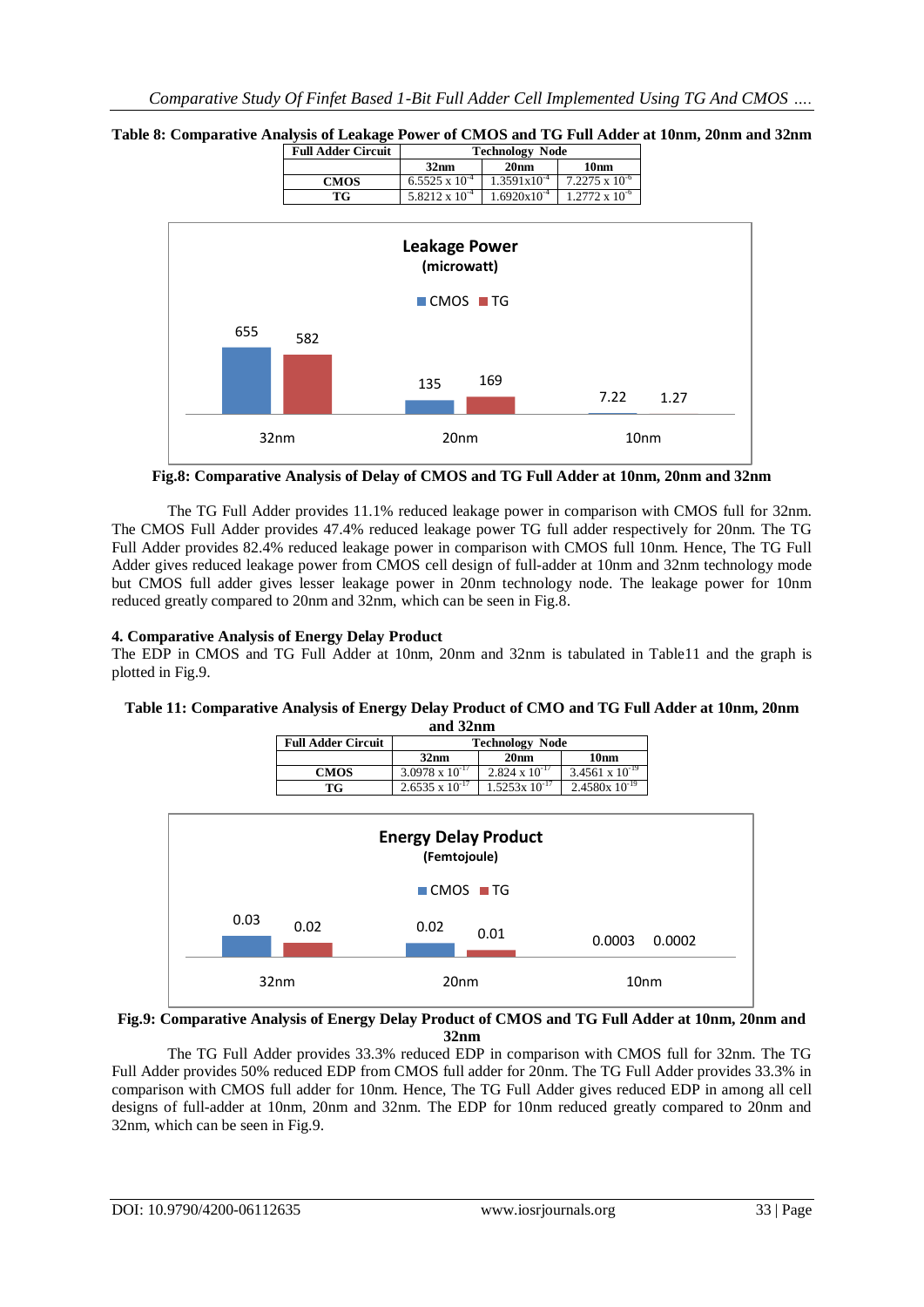### **5. Comparative Analysis of Power Delay Product**

The PDP in CMOS and TG Full Adder at 10nm, 20nm and 32nm is tabulated in Table12 and the graph is plotted in Fig.10.

#### **Table 12: Comparative Analysis of Power Delay Product of Full CMOS and TG Full Adder at 10nm, 20nm and 32nm**

| <i>д</i> унні анч <i>эд</i> інн |                          |                          |                          |  |
|---------------------------------|--------------------------|--------------------------|--------------------------|--|
| <b>Full Adder Circuit</b>       | <b>Technology Node</b>   |                          |                          |  |
|                                 | 32nm                     | 20 <sub>nm</sub>         | 10 <sub>nm</sub>         |  |
| <b>CMOS</b>                     | $2.9483 \times 10^{-12}$ | $2.824 \times 10^{-12}$  | $1.6597x$ $10^{-14}$     |  |
| TG                              | $3.4420 \times 10^{-12}$ | $1.8838 \times 10^{-12}$ | $2.3067 \times 10^{-14}$ |  |



## **Fig.10: Comparative Analysis of Power Delay Product of CMOS and TG Full Adder at 10nm, 20nm and 32nm**

The CMOS Full Adder provides 14.3% reduce PDP in comparison TG full adder respectively for 32nm. The TG Full Adder provides 33.2% reduced PDP from CMOS full adder for 20nm. The CMOS Full Adder provides 58.8% reduced leakage power in comparison with TG full adder for 10nm. Hence, The TG Full Adder gives reduced EDP in among all cell designs of full-adder at 10nm, 20nm and 32nm. The EDP for 10nm reduced greatly compared to 20nm and 32nm, which can be seen in Fig.10.

## **VIII. Conclusion And Future Work**

This paper investigated the cell design is also major factor which contributes in good performance of digital circuits. So, it was verified that the 1-bit Transmission gate (TG) FinFET based full adder performed very well with a reduced amount of PDP and EDP compared to other cell design because of its high-speed performance and full swing operationin 10nm technology node. Based on the findings, the 1-bit FinFET-based full adder at 10nm technology node was shown to be the lowest and optimal tradeoff in all metric performances.It is recommended that the future work of this research should include the complete arithmetic logic unit (ALU) design. Besides that, the performance and potential of other logic style such as Static Energy-Recovery full adder (SERF) and Hybrid CMOS (HC) Full Adder should be explored in future work.

## **Acknowledgement**

I would like to express my deep gratitude and thanks to**Prof. Mahesh Bundele (Coordinator, Research), Poornima University** for giving me an opportunity to work under his guidance for review of research papers and his consistent motivation & direction in this regard.

## **References**

- [1]. A.Chandrakasan, W.Bowhill, and, F. Fox, "Design of HighPerformance Microprocessor Circuits", IEEE Journal of Solid-State Circuits,Vo1.36, No.10, pp. 263 -271, Aug. 2001.
- [2]. AnanthaChandrakasan, Robert W. Brodersen.,‖ Low Power CMOS Design‖IEEE Journal of Solid-State Circuits, New York,Vo1.36, No.8, pp. 1263 -1271, Aug. 1998

[3]. A. M. Shams, T. K. Darwish, and M.A. Bayoumi, "Performance analysis of low-power 1-bit CMOS full adder cells," IEEETransactions on Very Large Scale Integration (VLSI) Systems, vol. 10, no. 1, pp. 20–29, 2002.

[4]. http://ptm.asu.edu/modelcard/2006/32nm\_bulk.pm

- [6]. <http://ptm.asu.edu/modelcard/PTM-MG/modelfiles/lstp/10pfet.pm>
- [7]. http://ptm.asu.edu/modelcard/PTM-MG/modelfiles/lstp/10nfet.pm [8]. "International technology roadmap for semiconductors." 2011.http://
- 
- "International technology roadmap for semiconductors," 2011, <u>http://www.itrs.net</u>.<br>ITRS. International Technology Roadmap for Semiconductor [9]. ITRS, International Technology Roadmap for Semiconductor (ITRS)—updated, 2006, http://www.itrs.net/ITRS%2019992014%20Mtgs,%20Presentations%20&%20Links/2013ITRS/Summary2013.htm.
- [10]. T. J. K. Liu, "FinFET—history, fundamentals and future," in Proceedings of the Symposium on VLSI Technology Short Course, University of California, Berkeley, Calif, USA, June 2012.

<sup>[5].</sup> http://ptm.asu.edu/modelcard/2006/32nm\_finfet.pm